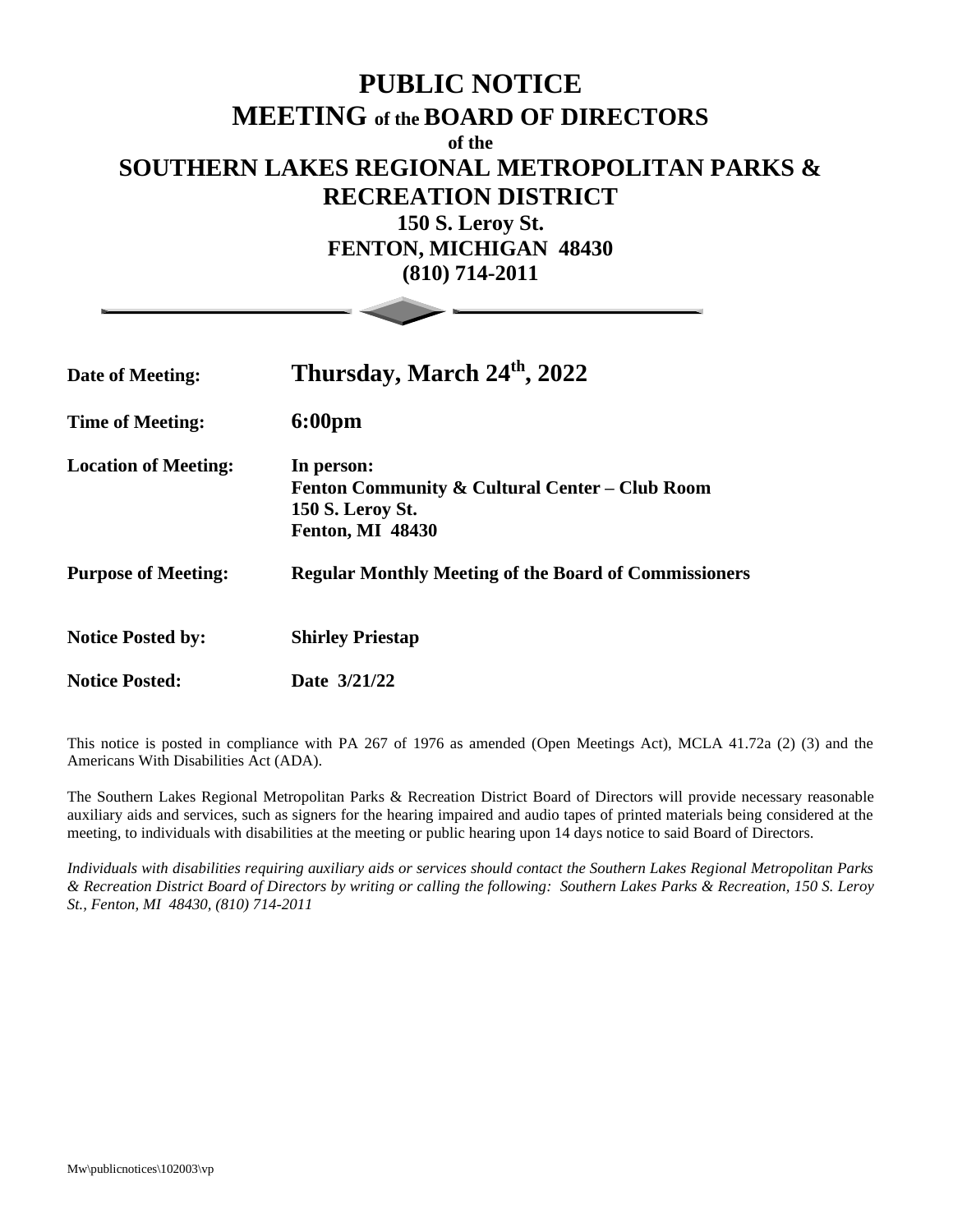## **Southern Lakes Regional Metropolitan Parks & Recreation District** Board of Commissioners Meeting- Thursday, March 24<sup>th</sup>, 2022 6:00pm 150 S. Leroy St., Fenton, MI 48430

- 1. Call to Order
- 2. Roll Call
- 3. Call to the Audience
- 4. Approval of Consent Agenda: See Attachment
- 5. Administrative Report:
	- a. Ed Koledo, Executive Director
	- b. Shirley Priestap, Accounting Coordinator
- 6. Programmer's Report: Written
- 7. Discussion Items:
	- a. Hagerman Park
	- b. Trailhead at Triangle Park
	- c. SLPR Board 2022 Goal Setting Committee work to bring recommendation to the Board
- 8. Action Items:
	- a. Resolution of Necessity The State Bank Trail Easements
- 9. Commissioners' Comments
- 10. Next meeting date: Thursday, April 28<sup>th</sup>, 2022 at 6:00pm
- 11. Adjournment